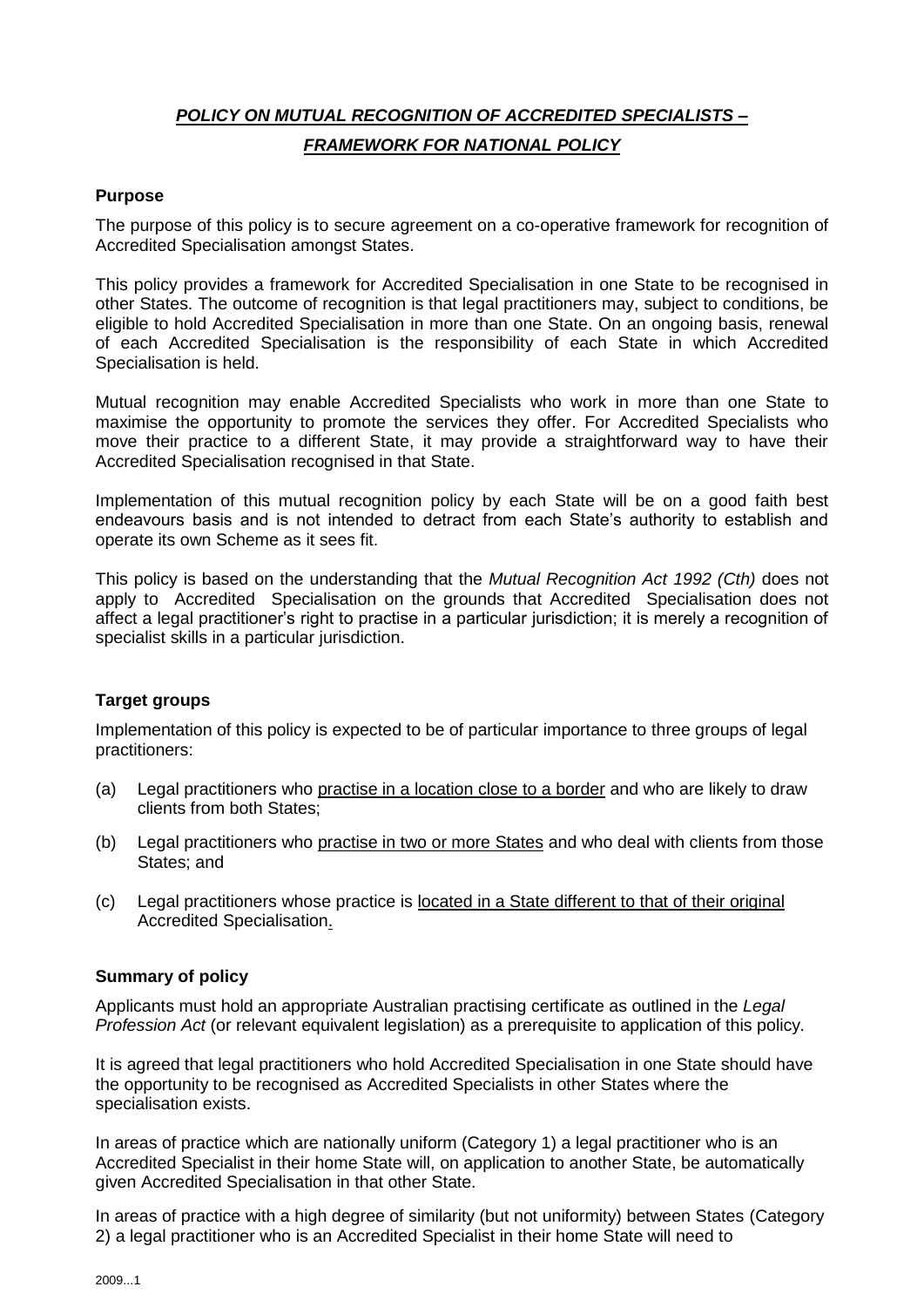successfully complete some assessment in other States in order to be given Accredited Specialisation in those States.

Mutual recognition will be not available for areas of practice:

- not offered in other States; or
- where substantial differences exist between States. In those cases a legal practitioner who is an Accredited Specialist in their home State will need to complete all requirements for Accredited Specialisation in other States in order to be given Accredited Specialisation in those States.

To give legal practitioners some certainty as to the mutual recognition Category that may apply to them, the National Steering Committee will agree on the areas included in each Category which may be published on each Law Society's website (to be updated annually or when substantial developments occur in particular areas of law eg. federalisation of laws).

Advertising by Accredited Specialists must use the appropriate logo for their area of Accredited Specialisation and identify the State(s) in which the Accredited Specialisation(s) are held.

#### **Interpretations**

In this policy, unless the contrary intention appears:

*Accredited Specialisation means the assessment and recognition by a Law Society of the specialist competencies of legal practitioners and Accredited Specialist means a legal practitioner who has passed such assessment and been so recognised.* 

*Advertising means all materials in which Accredited Specialisation is mentioned including, without limitation, letterheads, business cards, advertising in any media (including website), signature blocks (eg. used on emails).*

*Advisory Committee means a committee established by the Board of the relevant State, consisting of members of the legal profession (solicitors, academic solicitors and barristers) and responsible for the development of the assessment requirements (including performance standards, performance criteria and core areas of knowledge) and the Method of assessment.* 

*Board means the board or other body of the Law Society which is responsible for Accredited Specialisation in the relevant State.*

*Current Accredited Specialisation means the legal practitioner has met all renewal requirements as set out by the Law Society and paid the annual renewal fee at the commencement of the reaccreditation cycle.* 

*Law Society means a law society or equivalent entity of a State.*

*Method of assessment means the tasks endorsed by the Board of the relevant Law Society and developed by the relevant Advisory Committee, which the legal practitioner must successfully complete to the requisite performance standard, in order to be granted recognition as an Accredited Specialist. There are generally three forms of assessment including formal examination, take home assessment and live assessment. The formal examination is a written exam, usually 3 hours in duration, completed under formal exam conditions. The take home assessment includes, but is not limited to, mock files, resumes, portfolios and take home exams. The live assessment includes any assessment that takes place with the legal practitioner present, including peer/core competency interviews, simulated interviews and mock hearings.*

*National Steering Committee means the national committee made up of persons responsible for the management and administration of the Scheme in each relevant Australian jurisdiction.*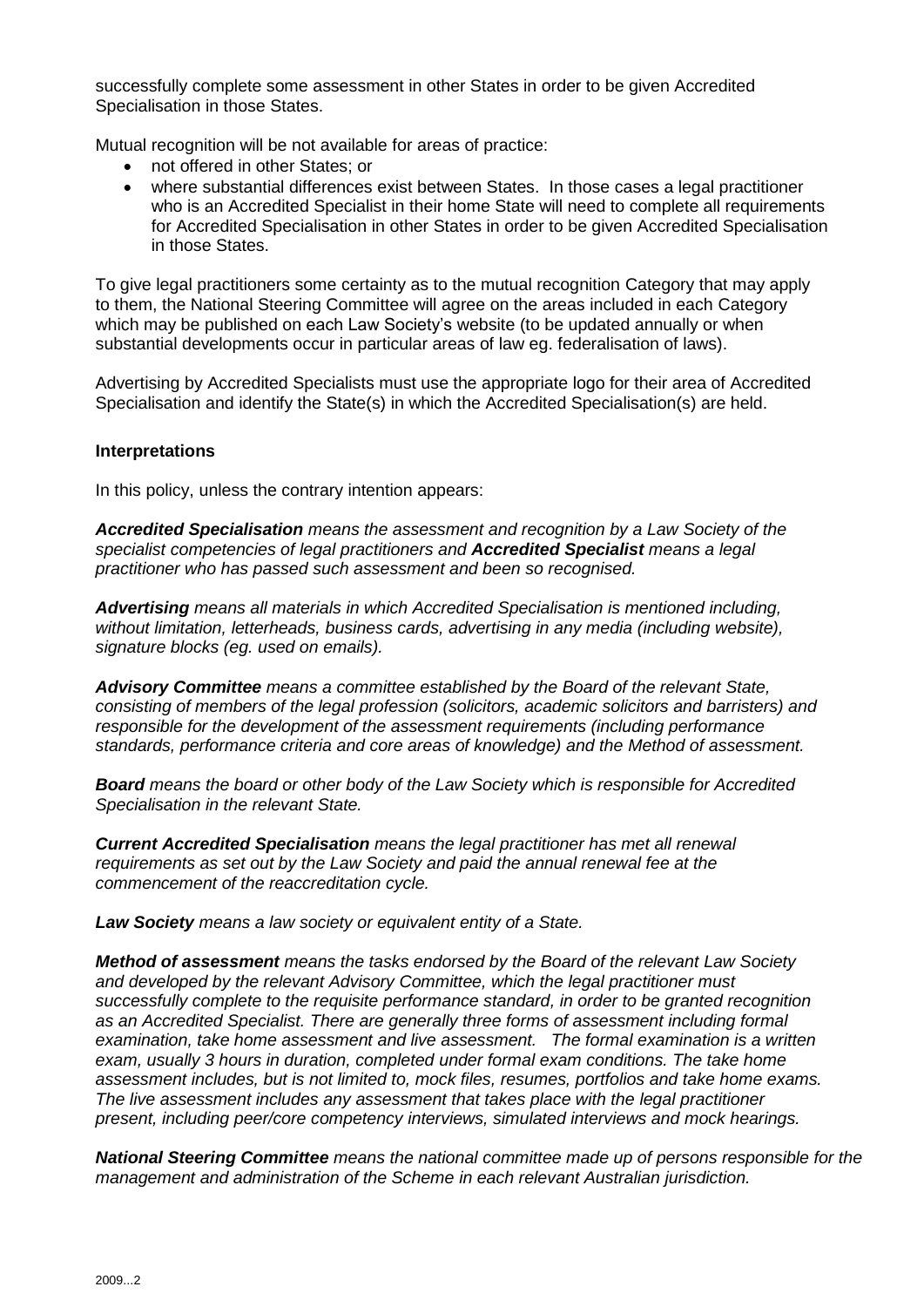*Renewal fee means an annual fee set by the relevant State and made payable by Accredited Specialists for renewal of their Accredited Specialisation at the commencement of each reaccreditation cycle.* 

*Scheme means the Accredited Specialisation scheme operating in the relevant State.*

*State means any Australian state in which a Law Society offers Accredited Specialisation and which has formally agreed to adopt this policy. At inception of the policy these states are New South Wales, Victoria, Queensland, Western Australia, and South Australia.*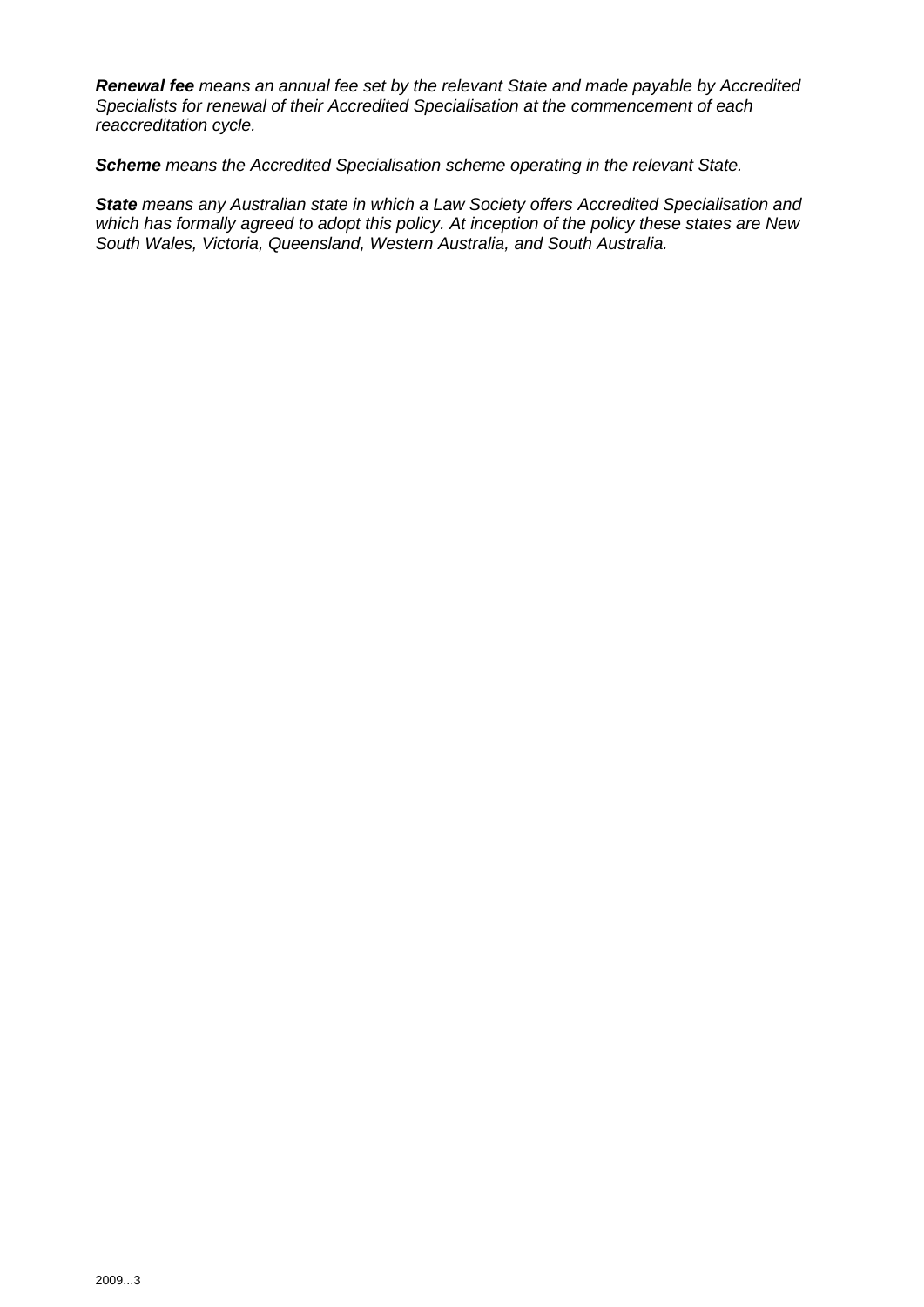### **CONDITIONS FOR RECOGNITION**

#### *1. Category 1*

# *Relationship: Uniformity between the States Recognition: Automatic following application to the Board*

- 1.1 A legal practitioner who is an Accredited Specialist in his/her home State will automatically be recognised in another State where he/she:
	- (a) provides evidence of Current Accredited Specialisation in his/her home State in an area of federal jurisdiction; and
	- (b) makes a written application to the Board of the other State.
- 1.2 Once the application for mutual recognition is accepted by the Board in the other State, the legal practitioner will be recognised as an Accredited Specialist in both the home State and the other State and will be governed by the rules of the Schemes in both the home State and the other State relating to that Accredited Specialisation, including payment of a yearly renewal fee in each State.
- 1.3 On an ongoing basis, the Accredited Specialist may elect to continue to renew both Accredited Specialisations or withdraw from one Accredited Specialisation and maintain the other.
- 1.4 The Accredited Specialist is entitled to Advertise that he/she holds Accredited Specialisation in both States as long as both remain Current Accredited Specialisations. For example J.Johns, Accredited Specialist in Immigration Law [logo appears] in [home State] and [other State].

### *2 Category 2*

# *Relationship: High degree of similarity between the States*

### *Recognition: After some assessment by the Board*

- 2.1 In areas of practice with a high degree of similarity (but not uniformity) between the laws and procedures governing practice in both States, a legal practitioner who is an Accredited Specialist in his/her home State will be recognised in another State only after applying to the Board in the other State and demonstrating proficiency in those aspects of practice determined by the Board of the other State.
- 2.2 In order for a legal practitioner to be eligible to gain Accredited Specialisation in the other State he/she must:
	- (a) provide evidence of Current Accredited Specialisation in his/her home State in an area of practice described in 2.1; and
	- (b) make a written application to the Board in the other State.
- 2.3 The Advisory Committee in the other State will be responsible for recommending to the Board of the other State those aspects of practice in which the legal practitioner must demonstrate proficiency and the Method of assessment.
- 2.4 The legal practitioner must pay a fee as determined by the Board in the other State to cover the expenses of assessment and administration.
- 2.5 If successful in demonstrating proficiency under the assessment in the other State, the legal practitioner will be recognised as an Accredited Specialist in both the home State and the other State and will be governed by the rules of the Schemes